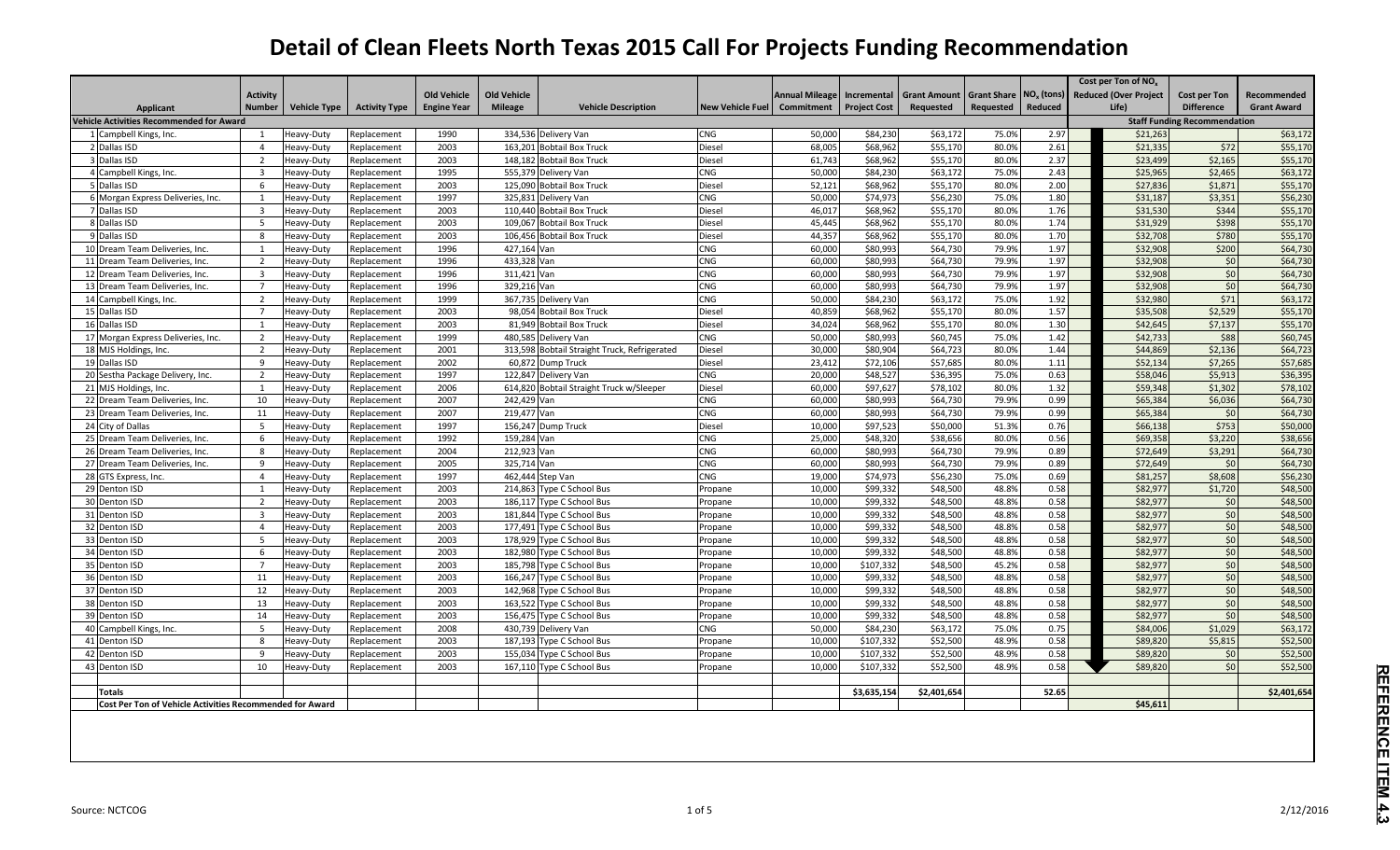|                                                             |                                  |                          |                            |                    |                    |                                              |                         |                       |                      |                      |                    |                              | Cost per Ton of $NOx$ |                              |                                              |                    |
|-------------------------------------------------------------|----------------------------------|--------------------------|----------------------------|--------------------|--------------------|----------------------------------------------|-------------------------|-----------------------|----------------------|----------------------|--------------------|------------------------------|-----------------------|------------------------------|----------------------------------------------|--------------------|
|                                                             | <b>Activity</b>                  |                          |                            | <b>Old Vehicle</b> | <b>Old Vehicle</b> |                                              |                         | <b>Annual Mileage</b> | Incremental          | <b>Grant Amount</b>  | <b>Grant Share</b> | <b>NO<sub>x</sub></b> (tons) |                       | <b>Reduced (Over Project</b> | Cost per Ton                                 | Recommended        |
| <b>Applicant</b>                                            | Number                           | <b>Vehicle Type</b>      | <b>Activity Type</b>       | <b>Engine Year</b> | <b>Mileage</b>     | <b>Vehicle Description</b>                   | <b>New Vehicle Fuel</b> | Commitment            | <b>Project Cost</b>  | <b>Requested</b>     | Requested          | Reduced                      |                       | Life)                        | <b>Difference</b>                            | <b>Grant Award</b> |
| <b>Vehicle Activities Recommended for Waitlist</b>          |                                  |                          |                            |                    |                    |                                              |                         |                       |                      |                      |                    |                              |                       |                              | <b>Staff Funding Recommendation</b>          |                    |
| 1 Denton ISD                                                | 15                               | leavy-Duty               | Replacement                | 2003               |                    | 184.550 Type C School Bus                    | Propane                 | 10,000                | \$107.332            | \$52,500             | 48.9%              | 0.58                         |                       | \$89.820                     | 50 <sup>1</sup>                              | \$52,500           |
| 2 Denton ISD                                                | 16                               | leavy-Duty               | Replacement                | 2003               |                    | 182,369 Type C School Bus                    | Propane                 | 10,000                | \$107,332            | \$52,500             | 48.9%              | 0.58                         |                       | \$89,820                     | \$0                                          | \$52,500           |
| 3 GTS Express, Inc.                                         | $\overline{3}$                   | leavy-Duty               | Replacement                | 1996               |                    | 549,700 Step Van                             | CNG                     | 17,000                | \$74,973             | \$56,230             | 75.0%              | 0.62                         |                       | \$90,840                     | \$1,019                                      | \$56,230           |
| 4 GTS Express, Inc.                                         | 8                                | leavy-Duty               | Replacement                | 1997               |                    | 461,235 Step Van                             | CNG                     | 17,000                | \$74,973             | \$56,230             | 75.0%              | 0.62                         |                       | \$90,840                     | \$0                                          | \$56,230           |
| 5 T & TR Transport, Inc.                                    | 5                                | leavy-Duty               | eplacement                 | 1996               |                    | 435,278 Delivery Truck                       | CNG                     | 17,000                | \$74,973             | \$56,230             | 75.0%              | 0.62                         |                       | \$90,840                     | \$0                                          | \$56,230           |
| 6 T & TR Transport, Inc.                                    | $\overline{4}$                   | leavy-Duty               | Replacement                | 2002               |                    | 329,735 Delivery Truck                       | CNG                     | 22,000                | \$80,993             | \$60,745             | 75.0%              | 0.63                         |                       | \$95,737                     | \$4,897                                      | \$60,745           |
| 7 GTS Express, Inc.                                         |                                  | leavy-Duty               | Replacement                | 1998               |                    | 415,998 Step Van                             | CNG                     | 20,000                | \$74,973             | \$56,230             | 75.0%              | 0.58                         |                       | \$97,536                     | \$1,800                                      | \$56,230           |
| 8 GTS Express, Inc.                                         | 10                               | leavy-Duty               | Replacement                | 1998               | 495,059            | Step Van                                     | CNG                     | 20,000                | \$74,973             | \$56,230             | 75.0%              | 0.58                         |                       | \$97,536                     | \$0                                          | \$56,230           |
| 9 GTS Express, Inc.                                         | 11                               | leavy-Duty               | Replacement                | 1998               |                    | 470,751 Step Van                             | CNG                     | 19,000                | \$80,993             | \$60,745             | 75.0%              | 0.59                         |                       | \$103,132                    | \$5,596                                      | \$60,745           |
| 10 Morgan Express Deliveries, Inc.                          | $\overline{\mathbf{3}}$          | leavy-Duty               | Replacement                | 1999               |                    | 388,982 Delivery Van                         | CNG                     | 20,000                | \$80,993             | \$60,745             | 75.0%              | 0.57                         |                       | \$106,851                    | \$3,719                                      | \$60,745           |
| 11 GTS Express, Inc.                                        | 6                                | leavy-Duty               | Replacement                | 1998               |                    | 410,150 Step Van                             | CNG                     | 18,000                | \$74,973             | \$56,230             | 75.0%              | 0.52                         |                       | \$108,343                    | \$1,491                                      | \$56,230           |
| 12 GTS Express, Inc.                                        | 12                               | leavy-Duty               | eplacement                 | 1998               |                    | 434,880 Step Van                             | CNG                     | 18,000                | \$80,993             | \$60,745             | 75.0%              | 0.56                         |                       | \$108,862                    | \$519                                        | \$60,745           |
| 13 T & TR Transport, Inc.                                   | 6                                | leavy-Duty               | Replacement                | 1998               | 478,229            | Transit Van                                  | CNG                     | 15,000                | \$48,560             | \$36,420             | 75.0%              | 0.32                         |                       | \$112,755                    | \$3,894                                      | \$36,420           |
| 14 Dream Team Deliveries, Inc.                              | $\overline{4}$                   | leavy-Duty               | Replacement                | 2007               | 200.788 Van        |                                              | CNG                     | 60,000                | \$84,580             | \$67,664             | 80.0%              | 0.58                         |                       | \$116,461                    | \$3,706                                      | \$67,664           |
| 15 City of Irving                                           | $\mathbf{R}$                     | leavy-Duty               | eplacement                 | 2006               |                    | 198,353 Crew Cab Utility Truck               | Diesel                  | 28,000                | \$49,750             | \$39,800             | 80.0%              | 0.34                         |                       | \$116,545                    | \$84                                         | \$39,800           |
| 16 T & TR Transport, Inc.                                   | $\overline{1}$                   | Heavy-Duty               | Replacement                | 1999               |                    | 344,527 Transit Van                          | CNG                     | 16,000                | \$74,973             | \$56,230             | 75.0%              | 0.46                         |                       | \$121,841                    | \$5,297                                      | \$56,230           |
| 17 City of Irving                                           | $\overline{4}$                   | leavy-Duty               | Replacement                | 2003               |                    | 134,547 Flatbed Dump Truck                   | Diesel                  | 9,500                 | \$82,113             | \$65,690             | 80.0%              | 0.45                         |                       | \$146,793                    | \$24,952                                     | \$65,690           |
| 18 Sestha Package Delivery, Inc.                            | $\overline{3}$                   | leavy-Duty               | Replacement                | 2006               |                    | 156,225 Delivery Van                         | CNG                     | 20,000                | \$48,556             | \$36,417             | 75.0%              | 0.25                         |                       | \$147,736                    | \$943                                        | \$36,417           |
| 19 GTS Express, Inc.                                        | $\mathbf{q}$                     | leavy-Duty               | eplacement                 | 1995               | 386,694            | Step Van                                     | CNG                     | 10,000                | \$74,973             | \$56,230             | 75.0%              | 0.36                         |                       | \$154,477                    | \$6,741                                      | \$56,230           |
| 20 City of Irving                                           | $\overline{2}$                   | leavy-Duty               | Replacement                | 2002               |                    | 114,506 Crew Truck                           | Diesel                  | 7,500                 | \$41,500             | \$33,200             | 80.0%              | 0.21                         |                       | \$155,140                    | \$663                                        | \$33,200           |
| 21 City of Dallas                                           | $\mathbf{1}$                     | leavy-Duty               | eplacement                 | 2001               | 141,843            | Mobile Mix Concrete Truck                    | Diesel                  | 10,000                | \$203,808            | \$100,000            | 49.1%              | 0.60                         |                       | \$167,084                    | \$11,944                                     | \$100,000          |
| 22 City of Dallas                                           | $\overline{2}$                   | leavy-Duty               | eplacement                 | 2001               | 140.774            | <b>Barrel Mix Concrete Truck</b>             | Diesel                  | 10,000                | \$148,223            | \$100,000            | 67.5%              | 0.60                         |                       | \$167,084                    | \$0                                          | \$100,000          |
| 23 City of Dallas                                           | $\overline{3}$                   | leavy-Duty               | Replacement                | 2001               |                    | 129,945 Barrel Mix Concrete Truck            | Diesel                  | 10,000                | \$148,223            | \$100,000            | 67.5%              | 0.60                         |                       | \$167,084                    | \$0                                          | \$100,000          |
| 24 City of Dallas                                           | $\overline{4}$                   | leavy-Duty               | Replacement                | 2001               | 151,184            | <b>Barrel Mix Concrete Truck</b>             | Diesel                  | 10,000                | \$148,223            | \$100,000            | 67.5%              | 0.60                         |                       | \$167,084                    | \$0                                          | \$100,000          |
| 25 Lois West                                                | $\overline{1}$                   | leavy-Duty               | Replacement                | 2007               |                    | 203,039 Delivery Van                         | CNG                     | 20,000                | \$74,973             | \$56,230             | 75.0%              | 0.33                         |                       | \$171,956                    | \$4,872                                      | \$56,230           |
| 26 GTS Express, Inc.                                        | -5                               | leavy-Duty               | eplacement                 | 1999               |                    | 409,399 Step Van                             | CNG                     | 11,000                | \$74,973             | \$56,230             | 75.0%              | 0.32                         |                       | \$177,381                    | \$5,425                                      | \$56,230           |
| 27 T & TR Transport, Inc.                                   | 9                                | leavy-Duty               | Replacement                | 2005               |                    | 140,309 Transit Van                          | CNG                     | 16,000                | \$48,560             | \$36,420             | 75.0%              | 0.20                         |                       | \$184,873                    | \$7,492                                      | \$36,420           |
| 28 Kyunis Enterprise, Inc.                                  | 1                                | leavy-Duty               | Replacement                | 2007               |                    | 220,331 Step Van                             | CNG                     | 18,000                | \$74,973             | \$56,230             | 75.0%              | 0.30                         |                       | \$189,326                    | \$4,453                                      | \$56,230           |
| 29 T & TR Transport, Inc.                                   | $\overline{3}$                   | leavy-Duty               | Replacement                | 2005               |                    | 297,625 Transit Van                          | CNG                     | 15,000                | \$48,560             | \$36,420             | 75.0%              | 0.19                         |                       | \$196,865                    | \$7,539                                      | \$36,420           |
| 30 M & K Express, Inc.                                      |                                  | leavy-Duty               | eplacement                 | 2004               | 250.000            | <b>Transit Van</b>                           | CNG                     | 12,500                | \$48,560             | \$36,420             | 75.0%              | 0.18                         |                       | \$206.346                    | \$9,481                                      | \$36,420           |
| 31 T & TR Transport, Inc.                                   | 8                                | Heavy-Duty               | Replacement                | 2006               |                    | 341,237 Delivery Truck                       | CNG                     | 14,000                | \$84,580             | \$63,435             | 75.0%              | 0.31                         |                       | \$206,628                    | \$283                                        | \$63,435           |
| 32 GTS Express. Inc.                                        | $\overline{1}$                   | leavy-Duty               | Replacement                | 2004               |                    | 228,920 Step Van                             | CNG                     | 14.000                | \$48,560             | \$36,420             | 75.0%              | 0.17                         |                       | \$211.130                    | \$4.502                                      | \$36,420           |
| 33 T & TR Transport, Inc.                                   | $\overline{2}$                   | leavy-Duty               | eplacement                 | 2007               |                    | 157,213 Transit Van                          | CNG                     | 16,000                | \$74,973             | \$56,230             | 75.0%              | 0.26                         |                       | \$212,992                    | \$1,861                                      | \$56,230           |
| 34 City of Irving                                           | $\overline{7}$                   | leavy-Duty               | Replacement                | 2003               |                    | 150,484 Crew Cab Utility Truck               | Diesel                  | 8,000                 | \$49,750             | \$39,800             | 80.0%              | 0.17                         |                       | \$233,431                    | \$20,440                                     | \$39,800           |
| 35 Campbell Kings, Inc.                                     | $\overline{4}$                   | leavy-Duty               | Replacement                | 2006               | 47,876             | Delivery Van                                 | CNG                     | 15,000                | \$84,230             | \$63,172             | 75.0%              | 0.26                         |                       | \$242,504                    | \$9,073                                      | \$63,172           |
| 36 GTS Express, Inc.                                        | $\overline{z}$                   | leavy-Duty               | Replacement                | 2004               |                    | 284,454 Step Van                             | CNG                     | 12,000                | \$48,560             | \$36,420             | 75.0%              | 0.15                         |                       | \$246,081                    | \$3,577                                      | \$36,420           |
| 37 Tiger Express, Inc.                                      | 1                                | leavy-Duty               | Replacement                | 2001               |                    | 384,100 Delivery Truck                       | CNG                     | 7,500                 | \$100,194            | \$75,146             | 75.0%              | 0.29                         |                       | \$261,376                    | \$15,295                                     | \$75,146           |
|                                                             |                                  |                          |                            |                    |                    |                                              |                         |                       |                      |                      |                    |                              |                       |                              |                                              |                    |
| <b>Totals</b>                                               |                                  |                          |                            |                    |                    |                                              |                         |                       | \$3,003,402          | \$2,125,584          |                    | 15.53                        |                       | \$136,865                    |                                              | \$2,125,584        |
|                                                             |                                  |                          |                            |                    |                    |                                              |                         |                       |                      |                      |                    |                              |                       |                              |                                              |                    |
| <b>Vehicle Activities Not Recommended for Award</b>         | $\overline{3}$                   |                          |                            | 2003               |                    |                                              |                         | 4,500                 | \$82,113             | \$65,690             | 80.0%              | 0.21                         |                       | \$309,858                    | <b>No Funding Recommendation</b><br>\$48,483 |                    |
| 1 City of Irving                                            |                                  | Heavy-Duty               | Replacement                | 2000               |                    | 107,590 Flatbed Dump Truck                   | Diesel                  |                       |                      |                      | 80.0%              | 0.04                         |                       |                              |                                              |                    |
| 2 City of Sachse<br>3 City of Sachse                        | $\overline{3}$<br>$\overline{4}$ | ight-Duty<br>ight-Duty   | Replacement<br>Replacement | 2001               |                    | 143.521 Pickup Truck<br>118,855 Pickup Truck | Gasoline<br>Gasoline    | 8,500<br>9,000        | \$19,188<br>\$19,188 | \$15,350<br>\$15,350 | 80.0%              | 0.04                         |                       | \$348,574<br>\$359,833       | \$38,715<br>\$11,259                         |                    |
|                                                             | .5                               |                          |                            | 2000               |                    | 311,943 Delivery Van                         | CNG                     | 20,000                | \$48,560             | \$36,420             | 75.0%              | 0.10                         |                       |                              | \$9,580                                      |                    |
| 4 Sestha Package Delivery, Inc.<br>5 T & TR Transport, Inc. | $\overline{7}$                   | ight-Duty.<br>Light-Duty | Replacement<br>Replacement | 2000               |                    | 324,178 Transit Van                          | CNG                     | 13,000                | \$48,560             | \$36,420             | 75.0%              | 0.09                         |                       | \$369,412<br>\$383,805       | \$14,393                                     |                    |
| 6 City of Euless                                            | 1                                | leavy-Duty               | Replacement                | 2003               | 76,655             | Pickup Truck                                 | <b>B-10 Diesel</b>      | 2,500                 | \$30,000             | \$24,000             | 80.0%              | 0.06                         |                       | \$390.244                    | \$6,439                                      |                    |
| 7 City of Euless                                            | .5                               | ight-Duty                | Replacement                | 2003               |                    | 74,157 Pickup Truck                          | Gasoline                | 2,500                 | \$27,000             | \$21,600             | 80.0%              | 0.05                         |                       | \$400,778                    | \$10,534                                     |                    |
| 8 City of Irving                                            | 5                                | leavy-Duty               | eplacement                 | 2001               |                    | 91,119 Dump Truck                            | Diesel                  | 6,500                 | \$194,500            | \$155,600            | 80.0%              | 0.39                         |                       | \$404,156                    | \$3,378                                      |                    |
| 9 City of Irving                                            | $\overline{1}$                   | Heavy-Duty               | Replacement                | 2004               |                    | 129,260 Litter Control Truck                 | Diesel                  | 16,000                | \$137,500            | \$110,000            | 80.0%              | 0.26                         |                       | \$420,650                    | \$16,494                                     |                    |
|                                                             |                                  |                          |                            |                    |                    |                                              |                         |                       |                      |                      |                    |                              |                       |                              |                                              |                    |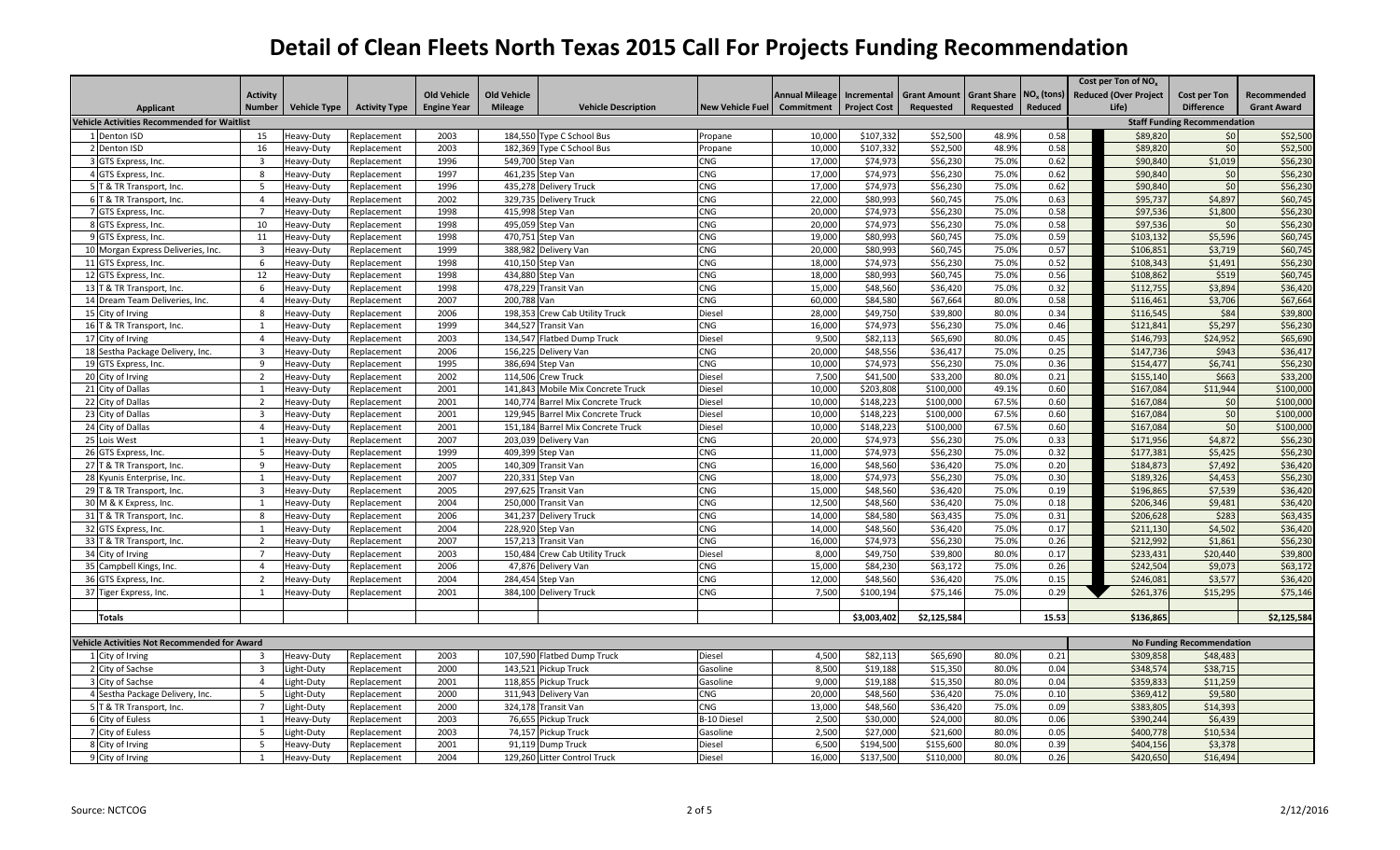|                                        |                         |                     |                      |                    |                    |                            |                         |                       |                     |                     |                    |                        | Cost per Ton of NO <sub>v</sub> |                   |                    |
|----------------------------------------|-------------------------|---------------------|----------------------|--------------------|--------------------|----------------------------|-------------------------|-----------------------|---------------------|---------------------|--------------------|------------------------|---------------------------------|-------------------|--------------------|
|                                        | <b>Activity</b>         |                     |                      | <b>Old Vehicle</b> | <b>Old Vehicle</b> |                            |                         | <b>Annual Mileage</b> | Incremental         | <b>Grant Amount</b> | <b>Grant Share</b> | NO <sub>x</sub> (tons) | <b>Reduced (Over Project</b>    | Cost per Ton      | Recommended        |
| <b>Applicant</b>                       | <b>Number</b>           | <b>Vehicle Type</b> | <b>Activity Type</b> | <b>Engine Year</b> | <b>Mileage</b>     | <b>Vehicle Description</b> | <b>New Vehicle Fuel</b> | Commitment            | <b>Project Cost</b> | Requested           | Requested          | Reduced                | Life)                           | <b>Difference</b> | <b>Grant Award</b> |
| 10 City of Euless                      | $\overline{7}$          | ight-Duty           | Replacement          | 2000               |                    | 43,167 Passenger Van       | <b>B-10 Diesel</b>      | 2,500                 | \$29,000            | \$23,200            | 80.0%              | 0.05                   | \$471,378                       | \$50,728          |                    |
| 11 Sestha Package Delivery, Inc.       | $\overline{1}$          | Light-Duty          | Replacement          | 2004               | 226,498            | Delivery Van               | <b>CNG</b>              | 20,000                | \$48,511            | \$36,383            | 75.0%              | 0.08                   | \$475,326                       | \$3,948           |                    |
| 12 City of Sachse                      | -5                      | Heavy-Duty          | Replacement          | 1998               |                    | 56,537 Dump Truck          | Diesel                  | 1,805                 | \$58,425            | \$46,740            | 80.0%              | 0.09                   | \$543,488                       | \$68,162          |                    |
| 13 Dream Team Deliveries, Inc.         | 5                       | Light-Duty          | Replacement          | 2005               | 293,019 Van        |                            | <b>CNG</b>              | 35,000                | \$48,320            | \$38,656            | 80.0%              | 0.07                   | \$564,550                       | \$21,062          |                    |
| 14 City of Sachse                      | $\overline{1}$          | Light-Duty          | Replacement          | 2004               | 56.588             | Pickup Truck               | Gasoline                | 8,000                 | \$18,188            | \$14,550            | 80.0%              | 0.02                   | \$589,275                       | \$24.72           |                    |
| 15 City of Sachse                      | $\overline{2}$          | Light-Duty          | Replacement          | 2001               | 116,000            | Pickup Truck               | Gasoline                | 4,500                 | \$19,188            | \$15,350            | 80.0%              | 0.02                   | \$719,665                       | \$130,39          |                    |
| 16 City of Euless                      | 23                      | ight-Duty           | Replacement          | 2006               | 90,814             | Pickup Truck               | Gasoline                | 6,000                 | \$22,000            | \$17,600            | 80.0%              | 0.02                   | \$760,320                       | \$40,65           |                    |
| 17 Sestha Package Delivery, Inc.       | $\overline{4}$          | ight-Duty.          | Replacement          | 2002               |                    | 112,517 Delivery Van       | <b>CNG</b>              | 20,000                | \$48,560            | \$36,420            | 75.0%              | 0.04                   | \$837,734                       | \$77,41           |                    |
| 18 City of Euless                      | 22                      | Light-Duty          | Replacement          | 2006               | 110,275            | Pickup Truck               | Gasoline                | 6,000                 | \$24,500            | \$19,600            | 80.0%              | 0.02                   | \$846,720                       | \$8,98            |                    |
| 19 City of Euless                      | 2                       | ight-Duty           | Replacement          | 2004               | 131,105            | Pickup Truck               | Gasoline                | 4,800                 | \$24,500            | \$19,600            | 80.0%              | 0.02                   | \$1,058,400                     | \$211,680         |                    |
| 20 City of Benbrook                    | 6                       | Light-Duty          | Replacement          | 1989               | 210,396            | Pickup Truck               | Gasoline                | 3,000                 | \$17,263            | \$13,810            | 80.0%              | 0.01                   | \$1,104,017                     | \$45,61           |                    |
| 21 City of Benbrook                    | $\overline{7}$          | ight-Duty.          | Replacement          | 1998               | 156,699            | Pickup Truck               | Gasoline                | 3,000                 | \$17,263            | \$13,810            | 80.0%              | 0.01                   | \$1,149,128                     | \$45,11           |                    |
| 22 City of Euless                      | 15                      | Heavy-Duty          | Replacement          | 1999               |                    | 48,876 Dump Truck          | B-10 Diesel             | 1,150                 | \$83,500            | \$66,800            | 80.0%              | 0.05                   | \$1,225,688                     | \$76,560          |                    |
| 23 City of Euless                      | 14                      | Heavy-Duty          | Replacement          | 1999               |                    | 34,196 Dump Truck          | <b>B-10 Diesel</b>      | 1,000                 | \$83,500            | \$66,800            | 80.0%              | 0.05                   | \$1,406,316                     | \$180,62          |                    |
| 24 City of Euless                      | $\mathbf{q}$            | ight-Duty.          | Replacement          | 2000               |                    | 81,299 Pickup Truck        | Gasoline                | 2,800                 | \$19,500            | \$15,600            | 80.0%              | 0.01                   | \$1,444,114                     | \$37,798          |                    |
| 25 City of Benbrook                    | 8                       | Light-Duty          | Replacement          | 2001               |                    | 104,693 Pickup Truck       | Gasoline                | 3,000                 | \$17,263            | \$13,810            | 80.0%              | 0.01                   | \$1,506,589                     | \$62,47           |                    |
| 26 City of Euless                      | 13                      | ight-Duty           | Replacement          | 2004               |                    | 22,643 Pickup Truck        | Gasoline                | 800                   | \$22,000            | \$17,600            | 80.0%              | 0.01                   | \$1,781,046                     | \$274,457         |                    |
| 27 City of Euless                      | 16                      | ight-Duty           | Replacement          | 2001               | 41,533 Van         |                            | Gasoline                | 2,800                 | \$29,000            | \$23,200            | 80.0%              | 0.01                   | \$2,147,657                     | \$366,611         |                    |
| 28 City of Euless                      | 17                      | Heavy-Duty          | Replacement          | 2002               |                    | 20,647 Dump Truck          | <b>B-10 Diesel</b>      | 650                   | \$83,500            | \$66,800            | 80.0%              | 0.03                   | \$2,154,839                     | \$7,182           |                    |
| 29 City of Euless                      | -6                      | ight-Duty           | Replacement          | 2004               |                    | 97,958 Pickup Truck        | Gasoline                | 2,500                 | \$26,000            | \$20,800            | 80.0%              | 0.01                   | \$2,156,544                     | \$1,70            |                    |
| 30 Denton Enterprise Airport           | -1                      | Heavy-Duty          | Replacement          | 1988               |                    | 9,659 Emergency Vehicle    | Diesel                  | 500                   | \$740,000           | \$185,000           | 25.0%              | 0.08                   | \$2,298,137                     | \$141,593         |                    |
| 31 Kyunis Enterprise, Inc.             | $\overline{2}$          | Heavy-Duty          | Replacement          | 2006               |                    | 243,992 Transit Van        | CNG                     | 1,200                 | \$48,560            | \$36,420            | 75.0%              | 0.02                   | \$2,428,000                     | \$129,863         |                    |
| 32 Eastfield College                   | $\overline{a}$          | ight-Duty.          | Replacement          | 1995               |                    | 107,893 Service Van        | Hybrid Elec/Gas         | 5,395                 | \$100,211           | \$80,169            | 80.09              | 0.03                   | \$2,644,086                     | \$216,08          |                    |
| 33 City of Euless                      | $\overline{4}$          | Heavy-Duty          | Replacement          | 1997               | 69,673             | <b>Dump Truck</b>          | B-10 Diesel             | 400                   | \$83,500            | \$66,800            | 80.0%              | 0.02                   | \$2,783,333                     | \$139,247         |                    |
| 34 City of Euless                      | 12                      | Light-Duty          | Replacement          | 2004               |                    | 58,076 Pickup Truck        | Gasoline                | 3,000                 | \$27,500            | \$22,000            | 80.0%              | 0.01                   | \$3,326,400                     | \$543,067         |                    |
| 35 City of Benbrook                    | 9                       | Light-Duty          | Replacement          | 2002               | 96,509             | Sedan                      | Gasoline                | 3,000                 | \$19,144            | \$15,315            | 80.0%              | 0.00                   | \$4,067,911                     | \$741,51          |                    |
| 36 Eastfield College                   | - 5                     | Light-Duty          | Replacement          | 2002               |                    | 84,507 Service Van         | Hybrid Elec/Gas         | 6,500                 | \$100,211           | \$80,169            | 80.0%              | 0.02                   | \$4,264,961                     | \$197,05          |                    |
| 37 City of Euless                      | 25                      | Heavy-Duty          | Replacement          | 2006               |                    | 22,806 Dump Truck          | <b>B-10 Diesel</b>      | 850                   | \$125,000           | \$100,000           | 80.0%              | 0.02                   | \$4,347,826                     | \$82,86           |                    |
| 38 City of Euless                      | 8                       | Light-Duty          | Replacement          | 2000               |                    | 109,561 Pickup Truck       | Gasoline                | 2,500                 | \$19,500            | \$15,600            | 80.0%              | 0.00                   | \$4,354,560                     | \$6,73            |                    |
| 39 City of Euless                      | 21                      | Light-Duty          | Replacement          | 2005               | 66,641             | Sedan                      | Gasoline                | 4,200                 | \$21,500            | \$17,200            | 80.0%              | 0.00                   | \$5,715,692                     | \$1,361,13        |                    |
| 40 Eastfield College                   | $\mathbf{1}$            | Heavy-Duty          | Replacement          | 2006               |                    | 43,576 Passenger Bus       | Diesel                  | 4,842                 | \$111,265           | \$89,012            | 80.0%              | 0.01                   | \$6,138,759                     | \$423,066         |                    |
| 41 Eastfield College                   | $\overline{2}$          | ight-Duty           | Replacement          | 1995               |                    | 43,736 Flatbed Truck       | Hybrid Elec/Gas         | 2,186                 | \$100,211           | \$80,169            | 80.0%              | 0.01                   | \$6,525,547                     | \$386,78          |                    |
| 42 City of Euless                      | 26                      | Heavy-Duty          | Replacement          | 2008               |                    | 25.265 Dump Truck          | <b>B-10 Diesel</b>      | 950                   | \$125,000           | \$100.000           | 80.0%              | 0.01                   | \$6,896,552                     | \$371.00          |                    |
| 43 City of Irving                      | 6                       | Heavy-Duty          | Replacement          | 2002               |                    | 32,864 Sewer Wash truck    | Diesel                  | 500                   | \$239,500           | \$191,600           | 80.0%              | 0.03                   | \$7,096,296                     | \$199,745         |                    |
| 44 City of Euless                      | $\overline{\mathbf{3}}$ | Heavy-Duty          | Replacement          | 2000               |                    | 11,353 Sewer Jetter        | B-10 Diesel             | 650                   | \$320,000           | \$256,000           | 80.0%              | 0.04                   | \$7,211,268                     | \$114,971         |                    |
| 45 City of Euless                      | 20                      | .ight-Duty          | Replacement          | 2005               |                    | 61,350 Pickup Truck        | Gasoline                | 3,800                 | \$27,500            | \$22,000            | 80.0%              | 0.00                   | \$8,080,324                     | \$869,05          |                    |
| 46 City of Euless                      | 18                      | ight-Duty           | Replacement          | 2004               | 31,071 Van         |                            | Gasoline                | 1,300                 | \$29,000            | \$23,200            | 80.0%              | 0.00                   | \$8,095,015                     | \$14,691          |                    |
| 47 City of Euless                      | 24                      | Heavy-Duty          | Replacement          | 2003               |                    | 6,124 Truck/Trencher       | <b>B-10 Diesel</b>      | 290                   | \$190,000           | \$152,000           | 80.0%              | 0.02                   | \$9,500,000                     | \$1,404,98        |                    |
| 48 Eastfield College                   | $\overline{3}$          | ight-Duty.          | Replacement          | 2006               |                    | 32,001 Pickup Truck        | Hybrid Elec/Gas         | 3,561                 | \$100,211           | \$80,169            | 80.0%              | 0.00                   | \$58,943,279                    | \$49,443,27       |                    |
|                                        |                         |                     |                      |                    |                    |                            |                         |                       |                     |                     |                    |                        |                                 |                   |                    |
| <b>Totals</b>                          |                         |                     |                      |                    |                    |                            |                         |                       | \$3,874,403         | \$2,680,382         |                    | 2.23                   |                                 |                   |                    |
|                                        |                         |                     |                      |                    |                    |                            |                         |                       |                     |                     |                    |                        |                                 |                   |                    |
|                                        |                         |                     |                      |                    |                    |                            |                         |                       |                     |                     |                    |                        |                                 |                   |                    |
| <b>Vehicle Activities Not Eligible</b> |                         |                     |                      |                    |                    |                            |                         |                       |                     |                     |                    |                        |                                 |                   |                    |
| 1 City of Benbrook                     | 1                       | Light-Duty          | New Purchase         |                    |                    | SUV                        | Gasoline                | 20,000                | \$35,517            | \$28,414            | 80.0%              |                        | No NO <sub>x</sub> reduction    |                   |                    |
| 2 City of Benbrook                     | $\overline{2}$          | ight-Duty           | New Purchase         |                    |                    | SUV                        | Gasoline                | 20,000                | \$35,517            | \$28,414            | 80.0%              |                        | No $NOx$ reduction              |                   |                    |
| 3 City of Benbrook                     | $\overline{3}$          | ight-Duty.          | New Purchase         |                    |                    | SUV                        | Gasoline                | 20,000                | \$35,517            | \$28,414            | 80.0%              |                        | No NO <sub>x</sub> reduction    |                   |                    |
| 4 City of Benbrook                     | $\overline{a}$          | ight-Duty.          | New Purchase         |                    |                    | SUV                        | Gasoline                | 20,000                | \$35,517            | \$28,414            | 80.0%              |                        | No $NOx$ reduction              |                   |                    |
| 5 City of Benbrook                     | - 5                     | Light-Duty          | New Purchase         |                    |                    | <b>SUV</b>                 | Gasoline                | 20,000                | \$35,517            | \$28,414            | 80.0%              |                        | No NO <sub>x</sub> reduction    |                   |                    |
|                                        | 10                      |                     |                      | 2004               |                    | Sedan                      | Gasoline                |                       | \$21,500            |                     | 80.0%              |                        | No NO <sub>v</sub> reduction    |                   |                    |
| 6 City of Euless                       |                         | ight-Duty.          | Replacement          |                    | 72,404             |                            |                         | 3,200                 |                     | \$17,200            |                    |                        |                                 |                   |                    |
| 7 City of Euless                       | 11                      | Light-Duty          | Replacement          | 2004               | 94,692 Sedan       |                            | Gasoline                | 6,000                 | \$22,500            | \$18,000            | 80.0%              |                        | No NO <sub>v</sub> reduction    |                   |                    |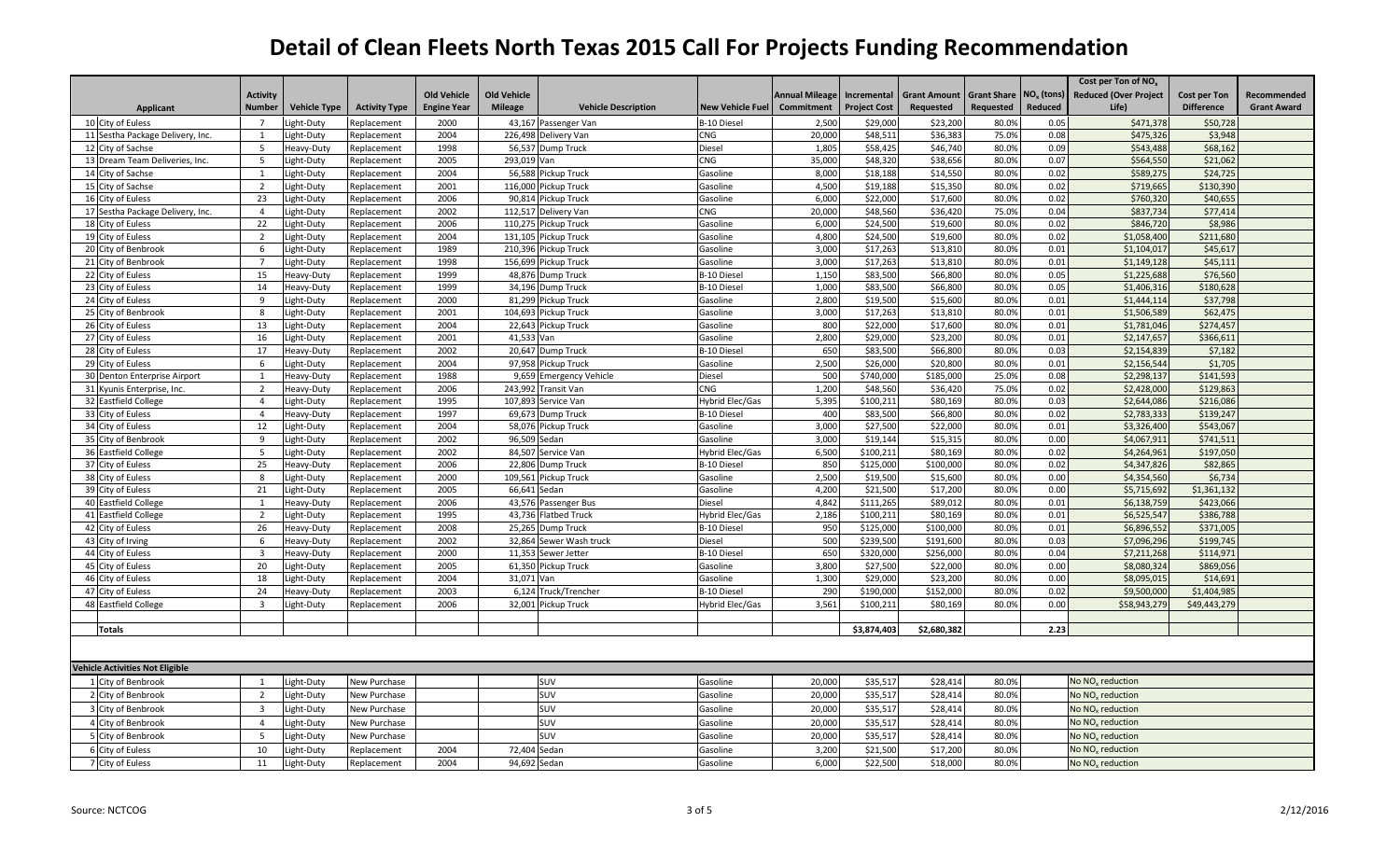|                          |                 |                     |                      |                    |                    |                            |                         |                       |                     |                     |                    |                        | Cost per Ton of NO <sub>x</sub>                         |                                                         |                    |  |
|--------------------------|-----------------|---------------------|----------------------|--------------------|--------------------|----------------------------|-------------------------|-----------------------|---------------------|---------------------|--------------------|------------------------|---------------------------------------------------------|---------------------------------------------------------|--------------------|--|
|                          | <b>Activity</b> |                     |                      | <b>Old Vehicle</b> | <b>Old Vehicle</b> |                            |                         | <b>Annual Mileage</b> | Incremental         | <b>Grant Amount</b> | <b>Grant Share</b> | NO <sub>v</sub> (tons) | <b>Reduced (Over Project</b>                            | <b>Cost per Ton</b>                                     | Recommended        |  |
| <b>Applicant</b>         | <b>Number</b>   | <b>Vehicle Type</b> | <b>Activity Type</b> | <b>Engine Year</b> | <b>Mileage</b>     | <b>Vehicle Description</b> | <b>New Vehicle Fuel</b> | Commitment            | <b>Project Cost</b> | Requested           | Requested          | Reduced                | Life)                                                   | <b>Difference</b>                                       | <b>Grant Award</b> |  |
| 8 City of Euless         | 19              | Light-Duty          | Replacement          | 2004               | 42,817 Sedan       |                            | Gasoline                | 4,500                 | \$21,500            | \$17,200            | 80.0%              |                        | No NO <sub>v</sub> reduction                            |                                                         |                    |  |
| 9 Dallas County Schools  | $\overline{1}$  | Heavy-Duty          | New Purchase         |                    |                    | <b>School Bus</b>          | Propane                 | 35,000                | $-511,815$          | \$7,848             | $-66.49$           |                        | Negative Incremental Cost; No NO <sub>x</sub> Reduction |                                                         |                    |  |
| 10 Dallas County Schools | $\overline{2}$  | Heavy-Duty          | New Purchase         |                    |                    | <b>School Bus</b>          | Propane                 | 35,000                | $-511,815$          | \$7,848             | $-66.49$           |                        | Negative Incremental Cost; No NO <sub>v</sub> Reduction |                                                         |                    |  |
| 11 Dallas County Schools | $\overline{3}$  | Heavy-Duty          | New Purchase         |                    |                    | <b>School Bus</b>          | Propane                 | 35,000                | $-511,815$          | \$7,848             | $-66.49$           |                        | Negative Incremental Cost; No NO <sub>v</sub> Reduction |                                                         |                    |  |
| 12 Dallas County Schools | $\Delta$        | Heavy-Duty          | New Purchase         |                    |                    | <b>School Bus</b>          | Propane                 | 35,000                | $-$11,815$          | \$7,848             | $-66.49$           |                        |                                                         | Negative Incremental Cost; No NO <sub>x</sub> Reduction |                    |  |
| 13 Dallas County Schools | - 5             | Heavy-Duty          | New Purchase         |                    |                    | <b>School Bus</b>          | Propane                 | 35,000                | $-$11,815$          | \$7,848             | $-66.4%$           |                        | Negative Incremental Cost; No NO <sub>x</sub> Reduction |                                                         |                    |  |
| 14 Dallas County Schools | 6               | Heavy-Duty          | New Purchase         |                    |                    | <b>School Bus</b>          | Propane                 | 35,000                | $-511,815$          | \$7,848             | $-66.4%$           |                        | Negative Incremental Cost; No NO <sub>v</sub> Reduction |                                                         |                    |  |
| 15 Dallas County Schools | $\overline{7}$  | Heavy-Duty          | New Purchase         |                    |                    | <b>School Bus</b>          | Propane                 | 35,000                | $-$11,815$          | \$7,848             | $-66.4%$           |                        | Negative Incremental Cost; No NO <sub>v</sub> Reduction |                                                         |                    |  |
| 16 Dallas County Schools | 8               | Heavy-Duty          | New Purchase         |                    |                    | School Bus                 | Propane                 | 35,000                | $-$11,815$          | \$7,848             | $-66.4%$           |                        | Negative Incremental Cost; No NO <sub>x</sub> Reduction |                                                         |                    |  |
| 17 Dallas County Schools | 9               | Heavy-Duty          | New Purchase         |                    |                    | <b>School Bus</b>          | Propane                 | 35,000                | $-$11,815$          | \$7,848             | $-66.4%$           |                        | Negative Incremental Cost; No NO <sub>x</sub> Reduction |                                                         |                    |  |
| 18 Dallas County Schools | 10              | Heavy-Duty          | New Purchase         |                    |                    | <b>School Bus</b>          | Propane                 | 35,000                | $-$11,815$          | \$7,848             | $-66.49$           |                        | Negative Incremental Cost; No NO <sub>v</sub> Reduction |                                                         |                    |  |
| 19 Dallas County Schools | 11              | Heavy-Duty          | New Purchase         |                    |                    | <b>School Bus</b>          | Propane                 | 35,000                | $-511,815$          | \$7,848             | $-66.49$           |                        | Negative Incremental Cost; No NO <sub>v</sub> Reduction |                                                         |                    |  |
| 20 Dallas County Schools | 12              | Heavy-Duty          | New Purchase         |                    |                    | <b>School Bus</b>          | Propane                 | 35,000                | $-511,815$          | \$7,848             | $-66.49$           |                        | Negative Incremental Cost; No NO <sub>v</sub> Reduction |                                                         |                    |  |
| 21 Dallas County Schools | 13              | Heavy-Duty          | New Purchase         |                    |                    | School Bus                 | Propane                 | 35,000                | $-$11,815$          | \$7,848             | $-66.49$           |                        | Negative Incremental Cost; No NO <sub>x</sub> Reduction |                                                         |                    |  |
| 22 Dallas County Schools | 14              | Heavy-Duty          | New Purchase         |                    |                    | <b>School Bus</b>          | Propane                 | 35,000                | $-511,815$          | \$7,848             | $-66.49$           |                        | Negative Incremental Cost; No NO <sub>v</sub> Reduction |                                                         |                    |  |
| 23 Dallas County Schools | 15              | Heavy-Duty          | New Purchase         |                    |                    | <b>School Bus</b>          | Propane                 | 35,000                | $-$11,815$          | \$7,848             | $-66.4%$           |                        | Negative Incremental Cost; No NO <sub>v</sub> Reduction |                                                         |                    |  |
| 24 Dallas County Schools | 16              | Heavy-Duty          | New Purchase         |                    |                    | <b>School Bus</b>          | Propane                 | 35,000                | $-511,815$          | \$7,848             | $-66.4%$           |                        | Negative Incremental Cost; No NO <sub>x</sub> Reduction |                                                         |                    |  |
| 25 Dallas County Schools | 17              | Heavy-Duty          | New Purchase         |                    |                    | <b>School Bus</b>          | Propane                 | 35,000                | $-$11,815$          | \$7,848             | $-66.4%$           |                        | Negative Incremental Cost; No NO <sub>x</sub> Reduction |                                                         |                    |  |
| 26 Dallas County Schools | 18              | Heavy-Duty          | New Purchase         |                    |                    | <b>School Bus</b>          | Propane                 | 35,000                | $-$11,815$          | \$7,848             | $-66.4%$           |                        | Negative Incremental Cost; No NO <sub>v</sub> Reduction |                                                         |                    |  |
| 27 Dallas County Schools | 19              | Heavy-Duty          | New Purchase         |                    |                    | School Bus                 | Propane                 | 35,000                | $-511,815$          | \$7,848             | $-66.4%$           |                        | Negative Incremental Cost; No NO <sub>v</sub> Reduction |                                                         |                    |  |
| 28 Dallas County Schools | 20              | Heavy-Duty          | New Purchase         |                    |                    | <b>School Bus</b>          | Propane                 | 35,000                | $-$11,815$          | \$7,848             | $-66.4%$           |                        | Negative Incremental Cost; No NO <sub>v</sub> Reduction |                                                         |                    |  |
| 29 Dallas County Schools | 21              | Heavy-Duty          | New Purchase         |                    |                    | <b>School Bus</b>          | Propane                 | 35,00                 | $-511,815$          | \$7,848             | $-66.49$           |                        | Negative Incremental Cost; No NO <sub>x</sub> Reduction |                                                         |                    |  |
| 30 Dallas County Schools | 22              | Heavy-Duty          | New Purchase         |                    |                    | <b>School Bus</b>          | Propane                 | 35,000                | $-511,815$          | \$7,848             | $-66.49$           |                        | Negative Incremental Cost; No NO <sub>x</sub> Reduction |                                                         |                    |  |
| 31 Dallas County Schools | 23              | Heavy-Duty          | New Purchase         |                    |                    | <b>School Bus</b>          | Propane                 | 35,000                | $-511,815$          | \$7,848             | $-66.49$           |                        | Negative Incremental Cost; No NO <sub>v</sub> Reduction |                                                         |                    |  |
| 32 Dallas County Schools | 24              | Heavy-Duty          | New Purchase         |                    |                    | <b>School Bus</b>          | Propane                 | 35,000                | $-511,815$          | \$7,848             | $-66.49$           |                        | Negative Incremental Cost; No NO <sub>x</sub> Reduction |                                                         |                    |  |
| 33 Dallas County Schools | 25              | Heavy-Duty          | New Purchase         |                    |                    | <b>School Bus</b>          | Propane                 | 35,000                | $-$11,815$          | \$7,848             | $-66.49$           |                        | Negative Incremental Cost; No NO <sub>x</sub> Reduction |                                                         |                    |  |
| 34 Dallas County Schools | 26              | Heavy-Duty          | New Purchase         |                    |                    | <b>School Bus</b>          | Propane                 | 35,000                | $-$11,815$          | \$7,848             | $-66.49$           |                        | Negative Incremental Cost; No NO <sub>v</sub> Reduction |                                                         |                    |  |
| 35 Dallas County Schools | 27              | Heavy-Duty          | New Purchase         |                    |                    | <b>School Bus</b>          | Propane                 | 35,000                | $-511,815$          | \$7,848             | $-66.4%$           |                        | Negative Incremental Cost; No NO <sub>v</sub> Reduction |                                                         |                    |  |
| 36 Dallas County Schools | 28              | Heavy-Duty          | New Purchase         |                    |                    | School Bus                 | Propane                 | 35,000                | $-511,815$          | \$7,848             | $-66.4%$           |                        | Negative Incremental Cost; No NO <sub>v</sub> Reduction |                                                         |                    |  |
| 37 Dallas County Schools | 29              | Heavy-Duty          | New Purchase         |                    |                    | <b>School Bus</b>          | Propane                 | 35,000                | $-511,815$          | \$7,848             | $-66.4%$           |                        | Negative Incremental Cost; No NO <sub>x</sub> Reduction |                                                         |                    |  |
| 38 Dallas County Schools | 30              | Heavy-Duty          | New Purchase         |                    |                    | School Bus                 | Propane                 | 35,000                | $-$11,815$          | \$7,848             | $-66.4%$           |                        | Negative Incremental Cost; No NO <sub>x</sub> Reduction |                                                         |                    |  |
| 39 Dallas County Schools | 31              | Heavy-Duty          | New Purchase         |                    |                    | <b>School Bus</b>          | Propane                 | 35,000                | $-511,815$          | \$7,848             | $-66.4%$           |                        | Negative Incremental Cost; No NO <sub>v</sub> Reduction |                                                         |                    |  |
| 40 Dallas County Schools | 32              | Heavy-Duty          | New Purchase         |                    |                    | School Bus                 | Propane                 | 35,00                 | $-511,815$          | \$7,848             | $-66.49$           |                        | Negative Incremental Cost; No NO, Reduction             |                                                         |                    |  |
| 41 Dallas County Schools | 33              | Heavy-Duty          | New Purchase         |                    |                    | <b>School Bus</b>          | Propane                 | 35,000                | $-511,815$          | \$7,848             | $-66.49$           |                        | Negative Incremental Cost; No NO <sub>x</sub> Reduction |                                                         |                    |  |
| 42 Dallas County Schools | 34              | Heavy-Duty          | New Purchase         |                    |                    | <b>School Bus</b>          | Propane                 | 35,000                | $-511,815$          | \$7,848             | $-66.49$           |                        | Negative Incremental Cost; No NO <sub>x</sub> Reduction |                                                         |                    |  |
| 43 Dallas County Schools | 35              | Heavy-Duty          | New Purchase         |                    |                    | <b>School Bus</b>          | Propane                 | 35,000                | $-511,815$          | \$7,848             | $-66.49$           |                        | Negative Incremental Cost; No NO <sub>v</sub> Reduction |                                                         |                    |  |
| 44 Dallas County Schools | 36              | Heavy-Duty          | New Purchase         |                    |                    | <b>School Bus</b>          | Propane                 | 35,000                | $-511,815$          | \$7,848             | $-66.4%$           |                        | Negative Incremental Cost; No NO <sub>v</sub> Reduction |                                                         |                    |  |
| 45 Dallas County Schools | 37              | Heavy-Duty          | New Purchase         |                    |                    | <b>School Bus</b>          | Propane                 | 35,000                | $-511,815$          | \$7,848             | $-66.4%$           |                        | Negative Incremental Cost; No NO <sub>x</sub> Reduction |                                                         |                    |  |
| 46 Dallas County Schools | 38              | Heavy-Duty          | New Purchase         |                    |                    | <b>School Bus</b>          | Propane                 | 35,000                | $-511,815$          | \$7,848             | $-66.4%$           |                        | Negative Incremental Cost; No NO <sub>x</sub> Reduction |                                                         |                    |  |
| 47 Dallas County Schools | 39              | Heavy-Duty          | New Purchase         |                    |                    | <b>School Bus</b>          | Propane                 | 35,000                | $-511,815$          | \$7,848             | $-66.4%$           |                        | Negative Incremental Cost; No NO <sub>v</sub> Reduction |                                                         |                    |  |
| 48 Dallas County Schools | 40              | Heavy-Duty          | New Purchase         |                    |                    | <b>School Bus</b>          | Propane                 | 35,000                | $-511,815$          | \$7,848             | $-66.4%$           |                        | Negative Incremental Cost; No NO <sub>v</sub> Reduction |                                                         |                    |  |
| 49 Dallas County Schools | 41              | Heavy-Duty          | New Purchase         |                    |                    | <b>School Bus</b>          | Propane                 | 35,000                | $-$11,815$          | \$7,848             | $-66.49$           |                        | Negative Incremental Cost; No NO <sub>x</sub> Reduction |                                                         |                    |  |
| 50 Dallas County Schools | 42              | Heavy-Duty          | New Purchase         |                    |                    | <b>School Bus</b>          | Propane                 | 35,000                | $-$11,815$          | \$7,848             | $-66.4%$           |                        | Negative Incremental Cost; No NO <sub>x</sub> Reduction |                                                         |                    |  |
| 51 Dallas County Schools | 43              | Heavy-Duty          | New Purchase         |                    |                    | School Bus                 | Propane                 | 35,000                | $-511,815$          | \$7,848             | $-66.49$           |                        | Negative Incremental Cost; No NO, Reduction             |                                                         |                    |  |
| 52 Dallas County Schools | 44              | Heavy-Duty          | New Purchase         |                    |                    | <b>School Bus</b>          | Propane                 | 35,000                | $-511,815$          | \$7,848             | $-66.49$           |                        | Negative Incremental Cost; No NO <sub>v</sub> Reduction |                                                         |                    |  |
| 53 Dallas County Schools | 45              | Heavy-Duty          | New Purchase         |                    |                    | <b>School Bus</b>          | Propane                 | 35,000                | $-$11,815$          | \$7,848             | $-66.49$           |                        | Negative Incremental Cost; No NO <sub>x</sub> Reduction |                                                         |                    |  |
| 54 Dallas County Schools | 46              | Heavy-Duty          | New Purchase         |                    |                    | <b>School Bus</b>          | Propane                 | 35,000                | $-$11,815$          | \$7,848             | $-66.49$           |                        | Negative Incremental Cost; No NO <sub>x</sub> Reduction |                                                         |                    |  |
| 55 Dallas County Schools | 47              | Heavy-Duty          | New Purchase         |                    |                    | <b>School Bus</b>          | Propane                 | 35,000                | $-$11,815$          | \$7,848             | $-66.4%$           |                        | Negative Incremental Cost; No NO <sub>v</sub> Reduction |                                                         |                    |  |
|                          |                 |                     |                      |                    |                    |                            |                         |                       |                     |                     |                    |                        |                                                         |                                                         |                    |  |